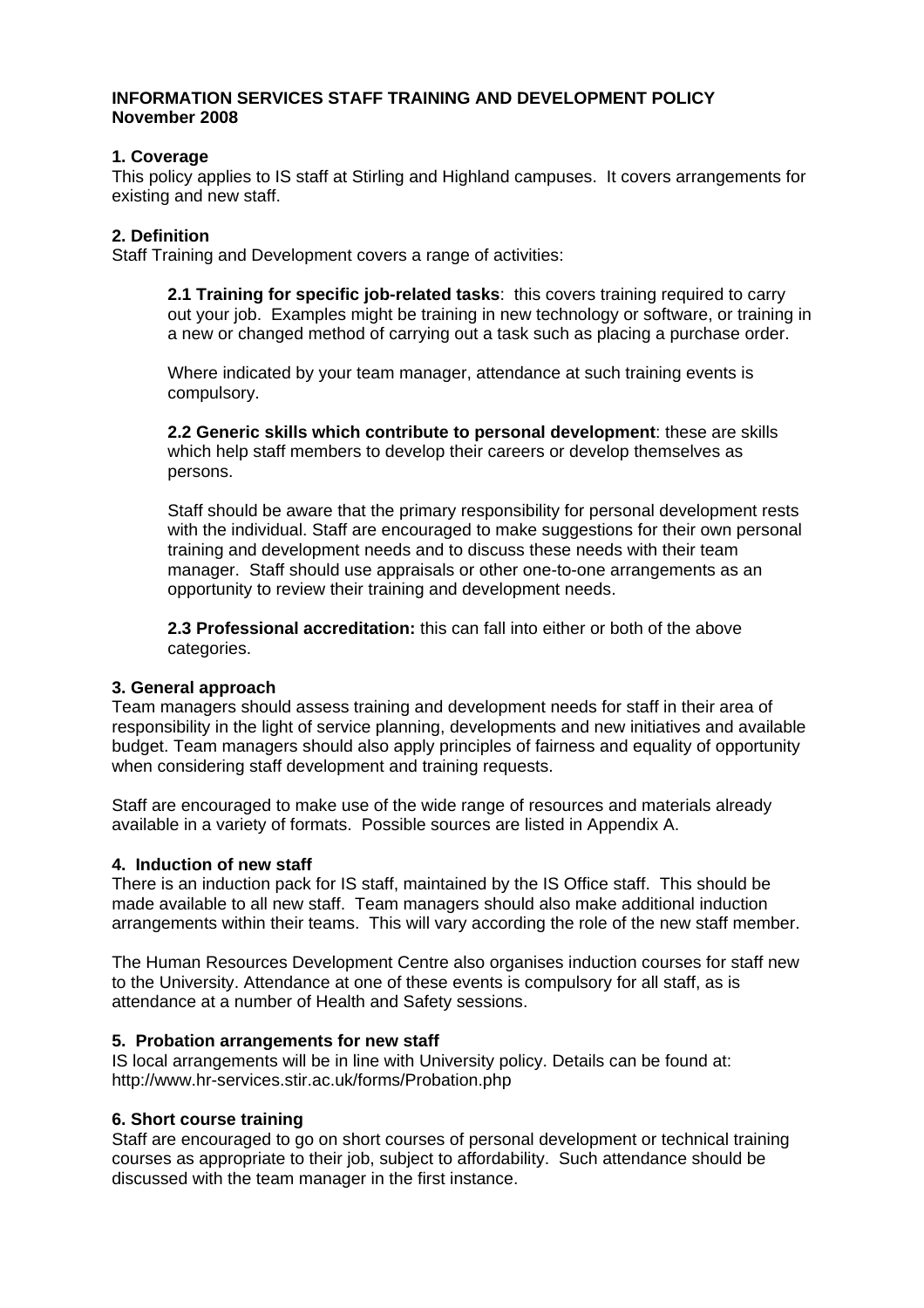# **7. Conference attendance**

Staff are encouraged to attend conferences in relation to their specialist professional area, subject to affordability. Such attendance should be discussed with the team manager in the first instance.

# **8. On the job Training/mentoring/job shadowing**

Staff should be aware of the importance for all IS staff of the range of "on the job" approaches to training. This is often the only way in which knowledge which is specific to some roles in IS can be provided. It will always be important for new staff to benefit from the experience of others and all staff should be aware of their responsibility to participate in training delivered in these ways, both as providers and receivers,.

# **9. Policy on support of study for professional accreditation**

This area covers a broad remit of development which may be:

specifically job-related compulsory or desirable

may need specific funding.

Examples are listed in Appendix B of this document.

Staff are encouraged to consider such study as is relevant to their role, and should discuss the requirement with their Team Manager in the first instance.

Any personal costs, such as annual professional association subscriptions, are normally met by the member of staff.

# **10. Policy on support of study for additional qualifications**

Staff are encouraged to consider taking a course of study for further qualifications. Written applications from IS staff for support for degree level courses must be made by 1 May each year, and be supported by the Director. Courses leading to other qualifications may be supported by IS. This may involve allowing time off through day release or study leave, and a contribution, subject to affordability and normally not exceeding 25%, of the total cost. The course must be relevant to the job being done currently in IS, or to a job to which the candidate could aspire later in his or her career with IS. Managers should discuss cases with the Directorate.

# **11. Policy on study leave to undertake courses**

Day release with pay may be available up to a limit of one half day per week, or equivalent. The actual level and amount of release will depend on the time and effort required by the course being undertaken. (See Appendix C for examples.) Alternatively, if the study is taken without day release, then short periods of study leave may be granted. This is always subject to the constraints of staffing resources, and must be agreed before a course is begun. Managers have authority to grant such leave but the applications need to be counter-signed by the Directorate. Records will be kept in the office.

# **12. Policy on leave to undertake personal projects**

There may be a requirement to request leave to undertake work related to a personal project, which does not fit within training, additional qualifications or professional accreditation.

Staff should discuss their request with their Team Manager in the first instance. Each case will be considered on its merits, taking account of the constraints of staffing and budget resources.

# **13. Procedures to be adopted:**

Staff are expected to follow standard IS procedures when attending training courses or conferences.

13.1 Staff must complete the appropriate travel request form and get budget approval before incurring expenditure.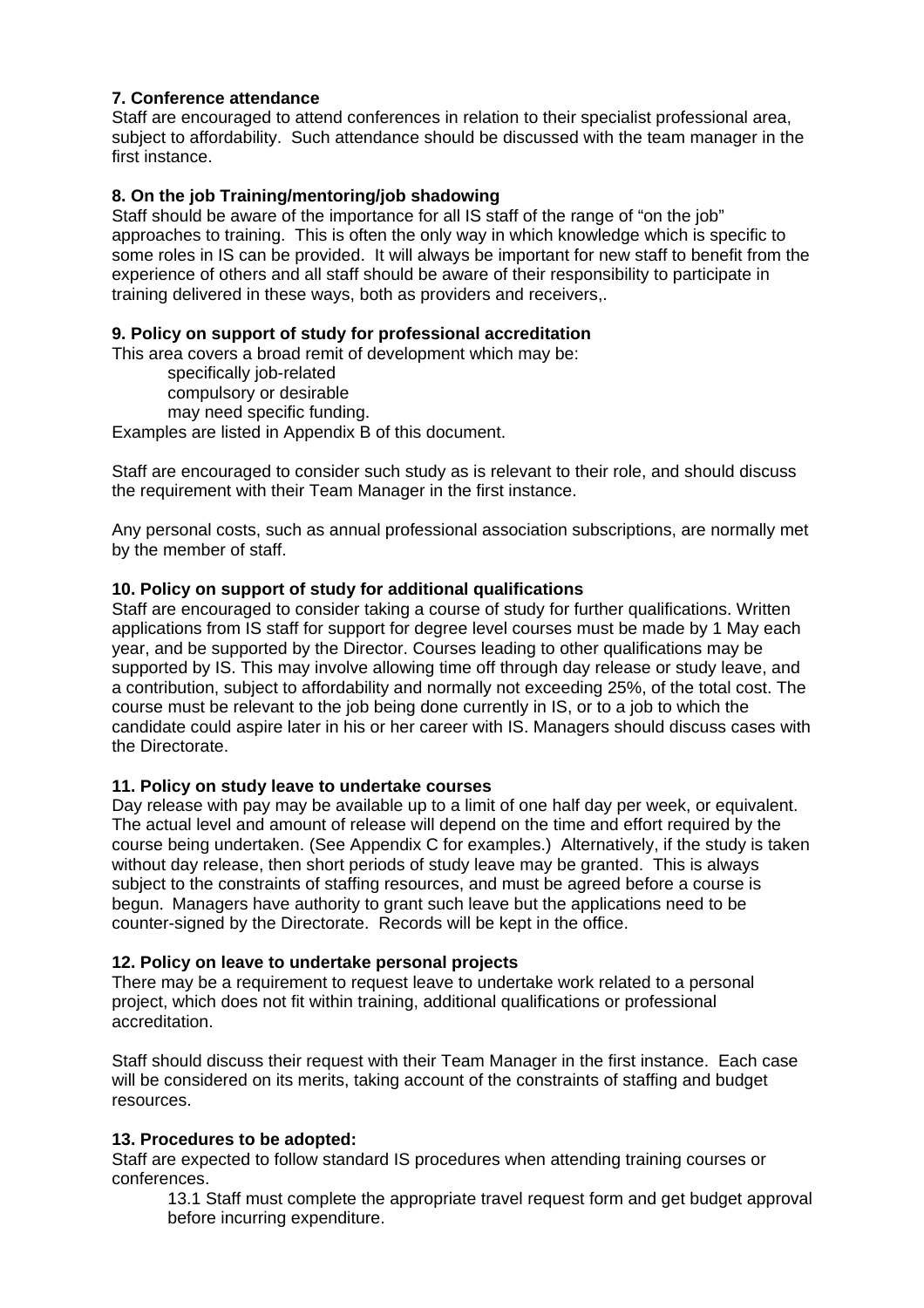13.2 Reasonable expenses will be reimbursed according to the University's financial regulations. Details of these can be found at:

<http://www.finance.stir.ac.uk/Staff/staff.php>

13.3 Staff must be mindful that they are ambassadors for the University of Stirling when attending any external events or courses, and must act accordingly.

### **14. Reflection and sharing benefits**

Staff should reflect on the benefits of participating in any staff development event. The form of such reflection, eg written report or evaluation form, should be agreed with the Team Manager.

Staff should cascade the benefits of their learning, if appropriate, to other relevant colleagues. The form of passing on such information should be agreed with the Team Manager.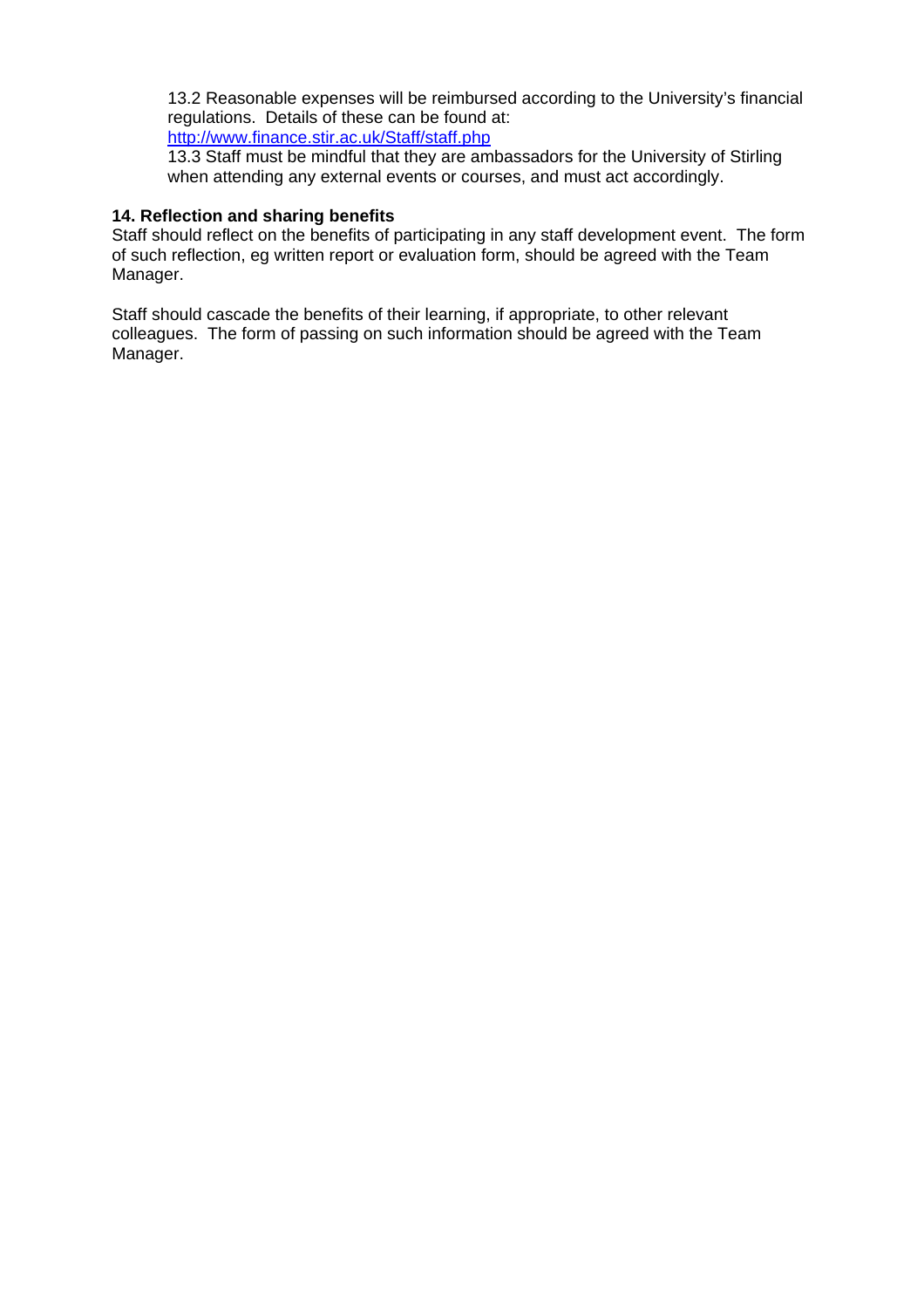# Appendix A

# **Available resources:**

Staff are encouraged to make the most of the available resources. However, if none of the sources below satisfies the requirement, then staff should discuss it with their team manager in the first instance, as there may be alternative approaches.

1. The University's HR Development Centre (HRDC):

Details of its programmes, courses and resources may be found at the above site, where there are links on the right-hand of the page. <http://www.hr-services.stir.ac.uk/training-development/index.php>

2. Information Services Computer Liaison and Training team (CoLT)

Details of its courses may be found at: <http://www.is.stir.ac.uk/help/training/training-stirling/index.php>

There is information at the above site for Highland staff, accessible via the appropriate tab.

3. In-house IS staff development events

It is important that staff at all levels and in all the teams, whether full-time or part-time, should be fully aware of the services and facilities run by their colleagues in other parts of Information Services. From time to time, teams may run presentations on their work. These will be repeated at intervals to allow new staff to participate and to publicise changes and new initiatives. Where possible, such events will run on two separate days in a week to allow as many members of IS to attend as possible. Such sessions will also make use of video conferencing facilities in order to ensure that colleagues on all campuses may participate. Part-time staff who attend will be paid extra if these sessions do not correspond to their normal hours.

Any Team Manager who plans to run a staff development event for their team should consider inviting staff from other teams too, where relevant.

4. Professional discussion lists, journals, blogs etc

There are a number of discussion lists covering specialist IT and library topics. All IS staff are expected to keep abreast of developments in their own specialist area.

5. In-house materials

The library offers access to material in print or electronic form on a wide range of topics related to both personal and professional development. These can be found via the library catalogue at :<http://libcat.stir.ac.uk/>. Further assistance is available via the Information Centre.

In addition, HRDC holds a small collection of material, including videos.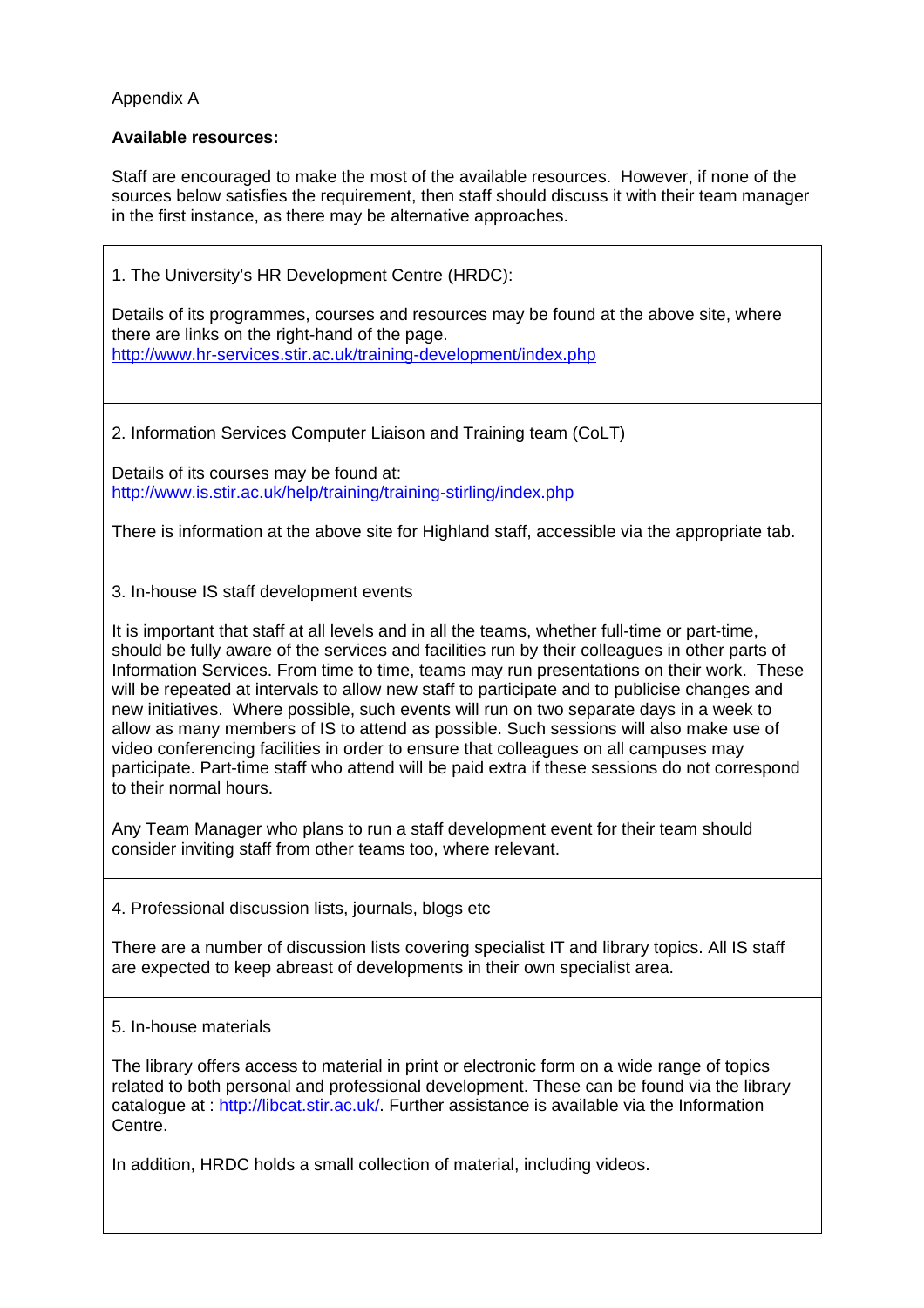6. Materials available via Microsoft Campus Agreement

CBT Nuggets – this is an archive of training videos covering, for example, MS Windows and MS Office. It can be found at  $http://tig.stir.ac.uk/$ , and then click on the training link.

As part of the Software Assurance Benefit Scheme, University staff may access approx 90 online learning courses provided by Microsoft. These are not technical courses but cover what would be regarded as the user applications, and include Vista and Office2007.

Please contact CoLT for details of how to access these e-Learning materials.

7. External events run by other organisations

This could be external training events or attendance at specialist conferences. Information is regularly circulated by email or posted on the portal.

IS co-operates with other library and information services departments in other institutions through organisations such as SCONUL (Society of College and University Libraries), UCISA (Universities and Colleges Information Systems Association), CILIP (Chartered Institute for Library and Information Professionals), Scottish Academic Libraries Cooperative Training Group. Courses are often run under their auspices and details may be found at:

<http://www.jiscmail.ac.uk/cgi-bin/filearea.cgi?LMGT1=LIS-SALCTG&a=get&f=/welcome.html>

It should be noted that these courses are not solely aimed at library staff.

David Gardiner is the Stirling representative on SALCTG.

8. Sources of external funding

There are a number of bodies who make some funds available to contribute to personal development, subject to a strong case being put forward.

An example is the Carnegie Trust for the Universities of Scotland. Details can be found at the following site:

<http://www.carnegie-trust.org/>

Staff are encouraged to seek such funding in pursuit of a development opportunity, if relevant. Staff should note that awards from such bodies are usually partial, subject to equivalent funding from their institution. Staff should discuss their proposal with their manager in the first instance.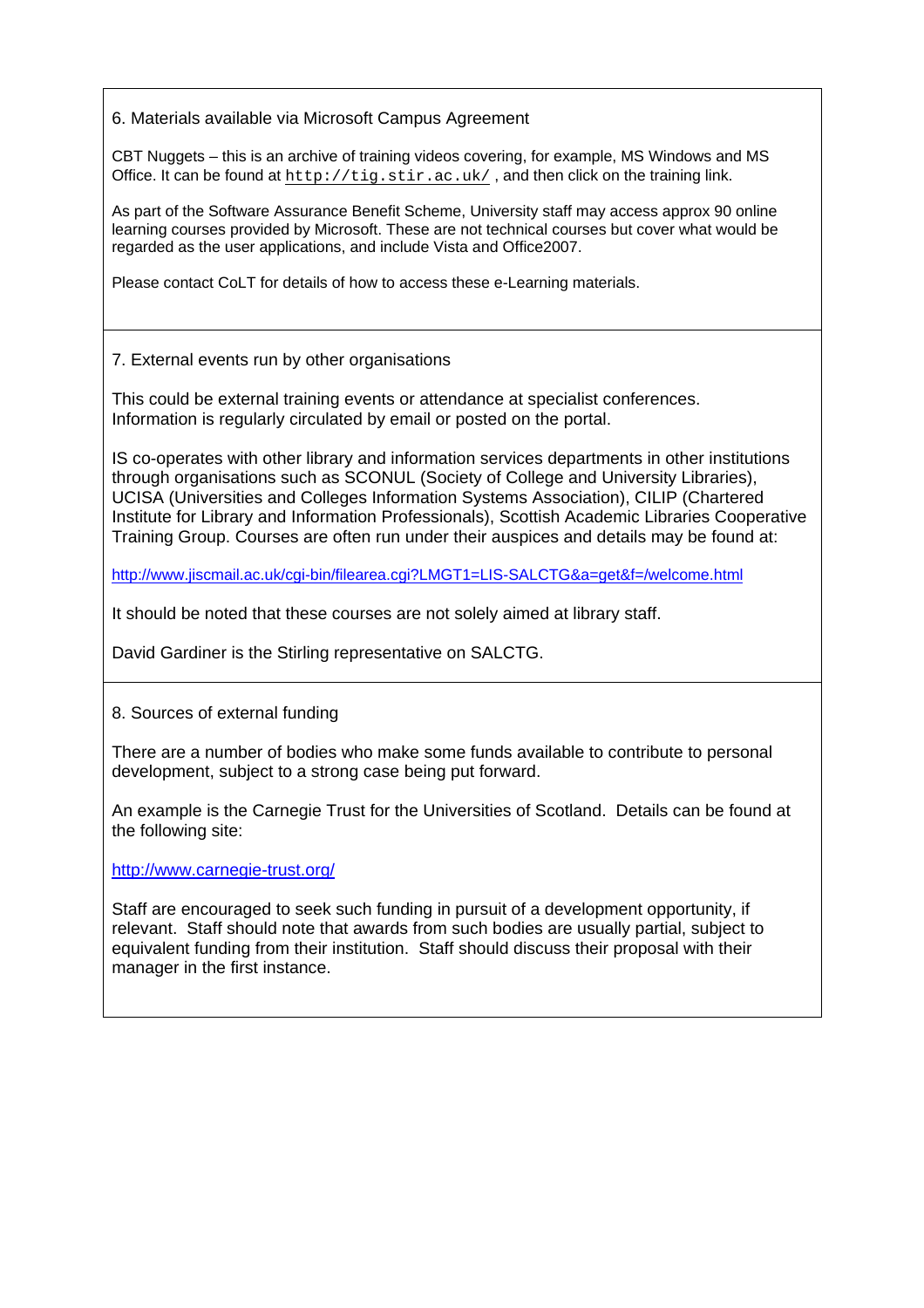# Appendix B

### Examples of professional accreditation/chartership

### 1. CILIP Qualifications.

Professional library staff are encouraged, but not required, to pursue chartership. The process involves working with CILIP accredited mentors in the preparation of a Personal Professional Development Plan (PPDP) and subsequently a portfolio of materials produced over one or two years, depending on the path chosen. Mentors could be at another institution if appropriate. The University will support this process by allowing the individual time away from their desk to meet their mentor, attend external groups, attend courses and become involved in the wider profession. Modest travel expenses will be reimbursed. There is no final examination but initial registration attracts a modest fee, which would be borne by the University. Subsequent subscription charges will be borne by the individual staff member.

Similarly support is offered to non-professional staff wishing to pursue CILIP's Certification scheme, which recognises the contribution made in library and information work by paraprofessionals.

Chartered members are encouraged to register with CILIP as mentors and time will be given to attend the mentoring workshop and associated travel expenses as appropriate.

Further information on CILIP's framework of qualifications and professional development can be found at: http://www.cilip.org.uk/qualificationschartership

### 2. PRINCE2 Accreditation

IT Project Managers are expected to achieve PRINCE2 accreditation. This involves attending specific training courses and passing two examinations. While this remains a requirement, the costs will be borne by the University. Accreditation lasts for five years. In order to maintain this, practitioners are expected to sit and pass a further written examination. Much of the preparation time is included in the training course, as is the examination. A small amount of further study leave may be requested. This should be discussed with the Team Manager.

### 3. Microsoft accreditation

Technical IT staff are encouraged, but not required, to pursue Microsoft and other appropriate accreditation where it would enhance their role. The process involves undertaking a course of self-based learning, based on the materials available through CBT Nuggets or the Software Assurance Benefit Scheme. Staff interested in pursuing relevant study should discuss this with their immediate line manager in the first instance to agree a reasonable timescale for completion. Accreditation is achieved by sitting and passing an examination. The cost of the examination will normally be borne by the University, via the local team budget. On occasions, the cost of one resit might also be similarly covered. Thereafter the cost would be borne by the individual. Staff are expected to gain accreditation if such a course is pursued